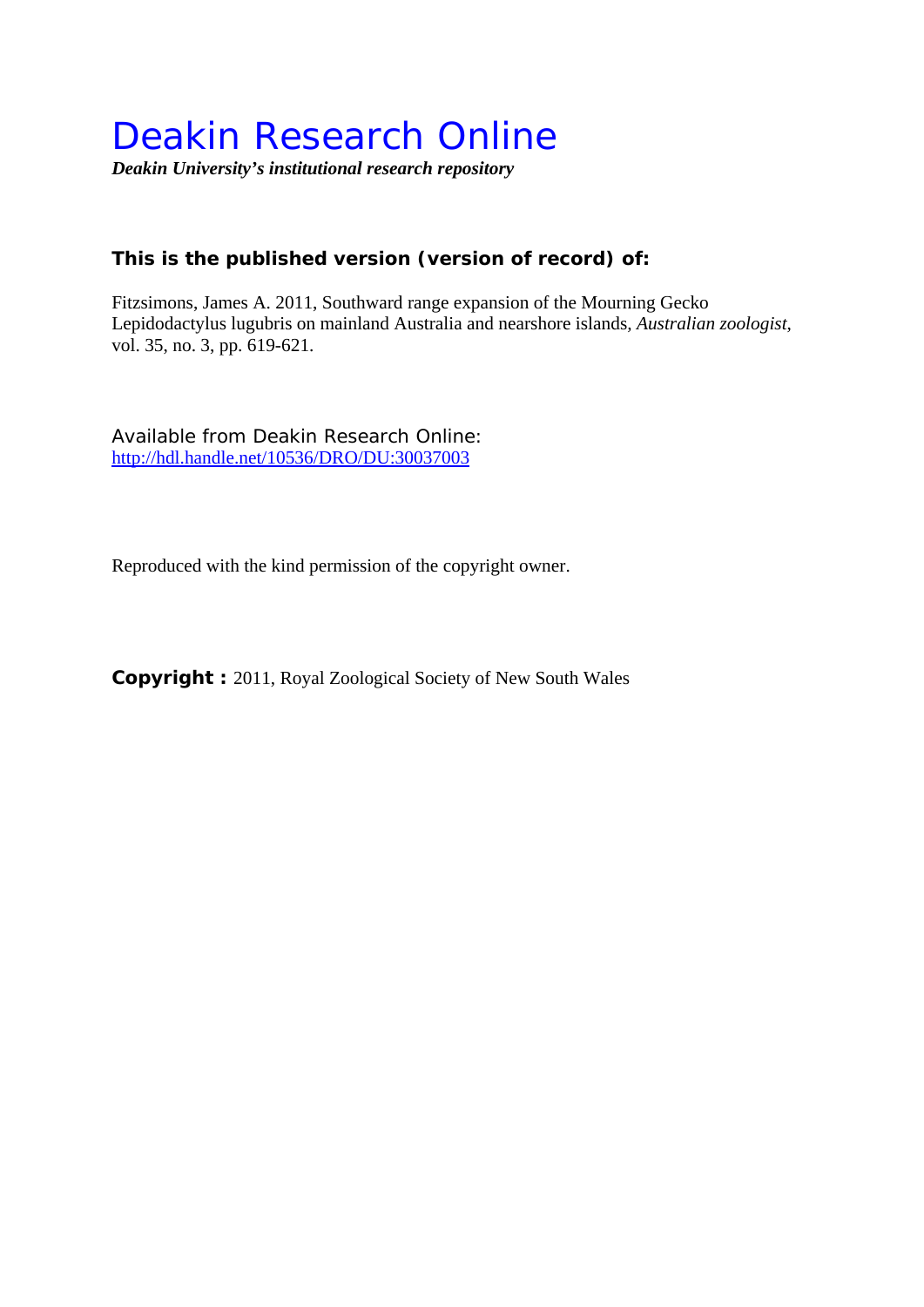# **Southward range expansion of the Mourning Gecko** *Lepidodactylus lugubris* **on mainland Australia and nearshore islands**

### **James A. Fitzsimons**<sup>1,2</sup>

1 School of Life and Environmental Sciences, Deakin University, 221 Burwood Highway, Burwood VIC 3125, Australia. Email: james.fitzsimons@deakin.edu.au

 $^{\rm 2}$ The Nature Conservancy, Suite 3-04, 60 Leicester Street, Carlton VIC 3053, Australia

Key words: Range expansion, invasive species, Mourning Gecko, *Lepidodactylus lugubris,* Queensland

#### **Introduction**

The Mourning Gecko *Lepidodactylus lugubris* is a species that colonises areas of human habitation and its spread is assisted by humans (Lever 2003). The species continues to colonise many tropical and subtropical parts of the world (e.g. Yamashiro *et al.* 2000; Bauer *et al.* 2007; Kraus 2009).

In Australia, the mainland range for *L. lugubris* is described variously as 'coastal areas in eastern Queensland, from islands of Torres Strait to Townsville area' (Wilson and Swan 2008), 'several coastal localities between Innisfail and Port Douglas and from many islands in the Torres Strait' (Cogger 2000), 'Mossman to Innisfail' (Lever 2003) and 'Torres Strait to Bowen' (Couper *et al.* 2000). The species has more recently colonised Heron Island, near Gladstone (Limpus *et al.* 1999; Messenger 2005) and Darwin in the Northern Territory (Scrymgour 2006; McKay and Horner 2007; Wilson and Swan 2008) (Figure 1). It is thought the populations in the Torres Strait are indigenous while those on mainland Australia are introduced (H. Cogger pers. comm. 1996, in Lever 2003). Bomford (2008) considered the establishment risk rank of this species to be 'serious' in Australia.

#### **Observations and Discussion**

A young *L. lugubris* was observed and photographed at the resort at South Molle Island (20°15'46"S, 148°50'14"E), off Airlie Beach at 0750 h on 17 August 2008. It was inactive and resting in the open on paving. No other geckos were observed, nor searched for on South Molle Island at the time. The identity of the species was verified by Patrick Couper, Queensland Museum at Brisbane, Australia.

Searches of the Queensland Parks and Wildlife Service's (QPWS) Wildlife Online database in September 2008 revealed no records for this species on Molle Islands National Park (of which South Molle Island is a part) or adjacent island and coastal range national parks and state forests. The most southerly mainland record in both QPWS and Queensland Museum databases (as at September 2008) were from Bowen (20° 01' S, 148°

14' E), some 68 km to the northwest of South Molle Island (Figure 1). The Bowen population was recorded only recently (collections made in 1998 by Queensland Museum), as were records in two distinct localities around Townsville (in 1998 and 1999), some 240 km to the northwest of South Molle Island.

Interestingly, Limpus *et al.* (1999) noted that despite extensive searches for *L. lugubris* in coastal areas and islands between Mission Beach and Townsville in the mid-late 1970's, no geckos were located. This, and the more northerly and restricted mainland ranges previously published for *L. lugubris* in field guides, monographs and journal articles, suggests a recent progressive southerly range expansion on the mainland and nearshore islands. In 1991, the Queensland Museum indicated only one locality for this species on the Queensland coast (near Port Douglas) besides those in the Torres Strait (Covacevich and Couper 1991).

Limpus *et al.* (1999) considered the colonisation of Heron Island by *L. lugubris* to have been more likely by geckos from nearby Pacific Islands to the east rather than from mainland Australia, as it was some  $\sim$ 850 km south of the nearest known mainland record at the time (i.e. Mission Beach). In the case of South Molle Island, the gecko(s) are more likely to have originated from the coastal mainland to the north, as South Molle is less than 3 km from the coast with regular tourist interchange. Although it was not ascertained that the species was established on South Molle Island, its parthenogenetic nature (e.g. Harfmann Short and Petren 2008) suggests its presence is likely to lead to colonisation. The record on South Molle Island suggests the Mourning Gecko is likely to colonise other Whitsunday Islands and adjoining coastal settlements (e.g. Airlie Beach, Shute Harbour), if it has not already done so. Further surveys and research into the occurrence of this species on mainland Australia and nearshore islands (particularly those with tourist resorts) would assist in documenting the rate and likely extent of colonisation in Australia. This may be important for conservation, as the Mourning Gecko has the potential to compete with native Australian geckos (e.g. Cogger 2006).

## **Acknowledgements**

Patrick Couper identified the species and provided information, Mark Antos, Janelle Thomas and an anonymous referee commented on a draft, while Andrew Amey and Andy Baker provided distribution records of the species from the Queensland Museum and Queensland Parks and Wildlife Service databases, respectively. The South Molle Island record has been added to WildNet, the wildlife database of the now Queensland Department of Environment and Resource Management.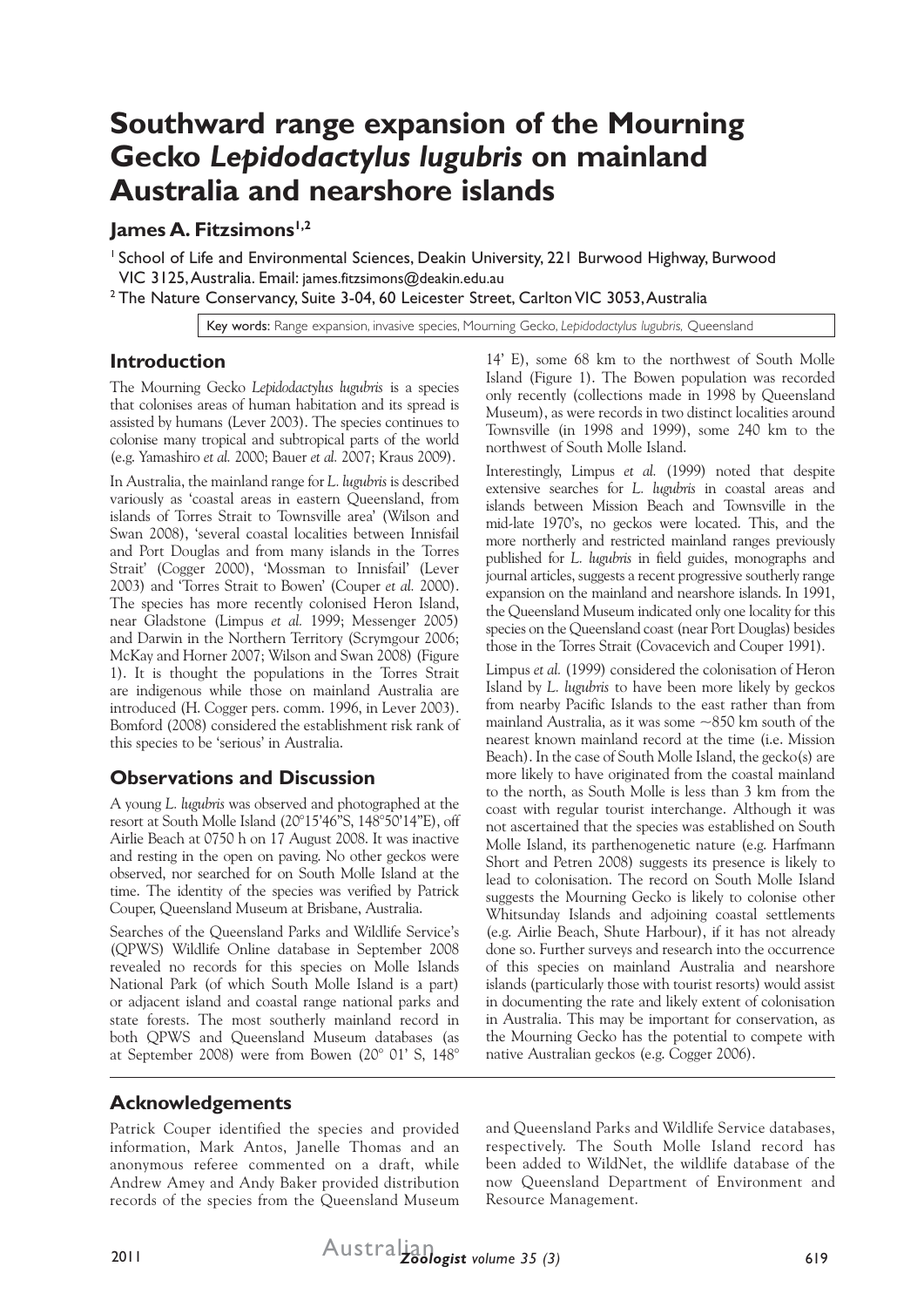

Figure 1. Locations of Mourning Gecko records from Oueensland Museum and Oueensland Parks and Wildlife Service databases, for range extremes and locations mentioned in published literature (see text plus Kluge 1963; Cameron and Cogger 1992; Turner and Green 1996; Woinarski *et al.* 1999; Sprackland *et al.* 2004), and the location of the South Molle Island record as described in this paper. The Cocos (Keeling) Islands, where a population also occurs (Cogger *et al.* 1983), is not shown.

#### **References**

**Bauer, A.M., Jackman, T.R., Greenbaum, E. and Papenfuss, T.J. 2007.** First record of *Lepidodactylus lugubris* in Suriname. *Applied Herpetology* **4:** 84-85.

**Bomford, M. 2008.** *Risk Assessment Models for Establishment of Exotic Vertebrates in Australia and New Zealand.* Invasive Animals Cooperative Research Centre, Canberra.

**Cameron, E.E. and Cogger, H.G. 1992.** *The Herpetofauna of the Weipa Region, Cape York Peninsula*. Technical Reports of the Australian Museum No.7. Australian Museum, Sydney.

**Cogger, H.G. 2000.** *Reptiles and Amphibians of Australia.* 6th ed. Reed New Holland, Sydney.

**Cogger, H. 2006.** National Recovery Plan for Lister's Gecko *Lepidodactylus listeri* and the Christmas Island Blind Snake *Typhlops exocoeti*. Department of the Environment and Heritage, Canberra.

**Cogger, H., Sadlier, R. and Cameron, E. 1983.** *The Terrestrial Reptiles of Australia's Island Territories*. Special Publication 11. Australian National Parks and Wildlife Service, Canberra.

**Couper, P., Covacevich, J., Janetzki, H. and McDonald, K. 2000.** Lizards. pp 203-233 in: *Wildlife of Tropical North Queensland*, edited by M. Ryan and B. Burwell. Queensland Museum, Brisbane.

**Covacevich, J.A. and Couper, P.J. 1991.** The reptile records. pp 45-140 in: *An Atlas of Queensland's Frogs, Reptiles, Birds and Mammals*, edited by G.J. Ingram and R.J. Raven. Queensland Museum, Brisbane.

**Harfmann Short, K. and Petren, K. 2008.** Boldness underlies foraging success of invasive *Lepidodactylus lugubris* geckos in the human landscape. *Animal Behaviour* **76**: 429-437.

**Kluge, A.G. 1963.** The systematic status of certain Australian and New Guinea gekkonid lizards. *Memoirs of the Queensland Museum* **14**: 77-86.

**Kraus, F. 2009.** *Alien Reptiles and Amphibians: A Scientific Compendium and Analysis*. Springer, New York.

**Limpus, C.J., Limpus, D.J. and Goldizen, A.R. 1999.** Recent colonization of Heron Island, Great Barrier Reef, by the Mourning Gecko, *Lepidodactylus lugubris. Memoirs of the Queensland Museum* **43**: 777-781.

**Lever, C. 2003.** *Naturalized Reptiles and Amphibians of the World.* Oxford University Press, Oxford.

**McKay, J.L. and Horner, P. 2007.** First records of the Mourning Gecko *Lepidodactylus lugubris* (Dumeril and Bibron, 1836) from the Northern Territory mainland. *Herpetofauna* **37**  $(2): 75-80.$